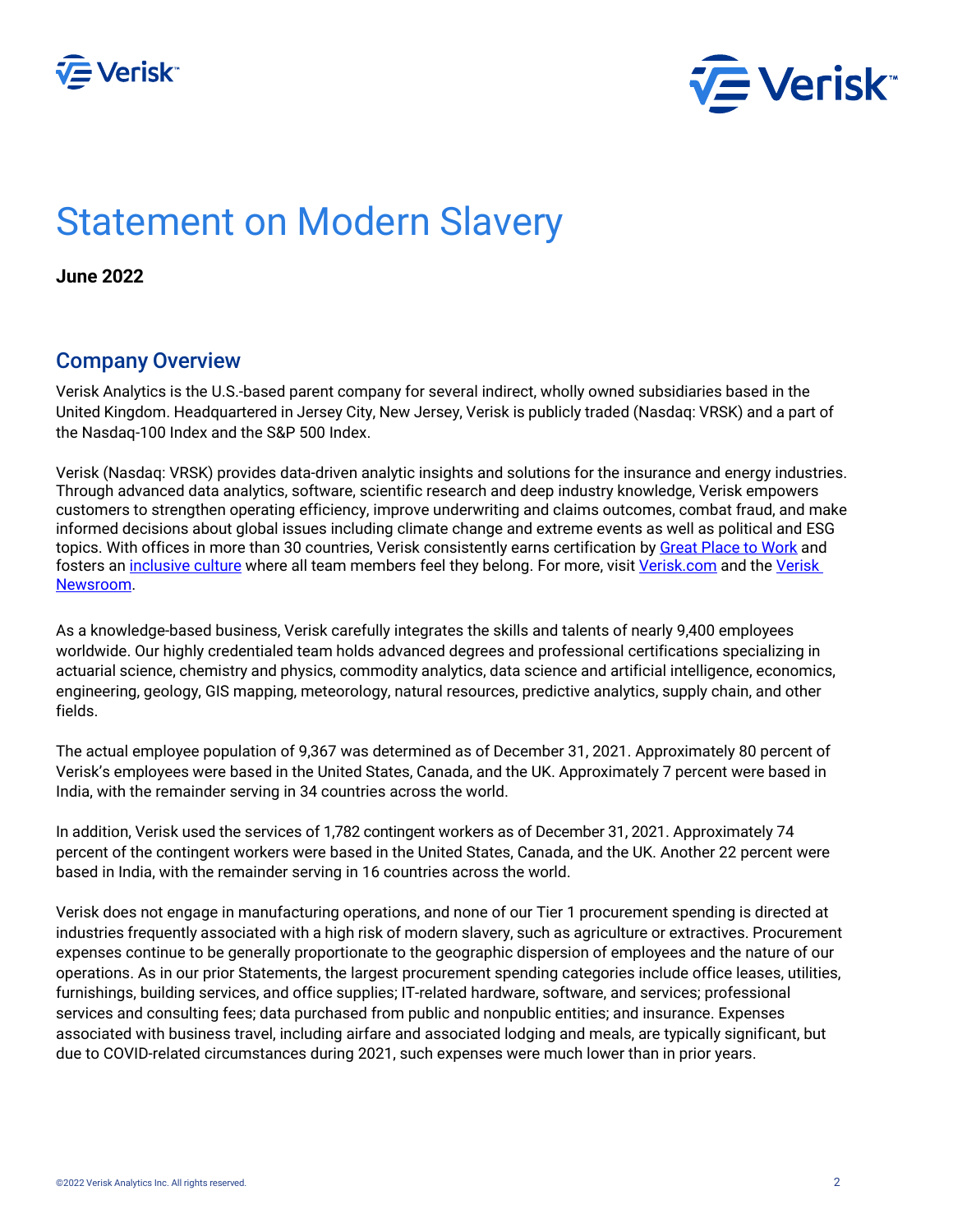

# Modern Slavery Risk Assessment

Verisk regularly conducts a Modern Slavery risk assessment to identify and mitigate extra-financial risk to operations and supply chains. Verisk's assessment concludes that:

- As a professional services company, we do not believe that we are at significant risk of modern slavery in our workforce. Even so, as a proactive measure, we emphasize employee awareness and training.
- We recognize the need to address modern slavery risk associated with the Company's suppliers. This is necessitated by Verisk's procurement spending in countries with a higher risk of modern slavery, however small in absolute terms, as well as the possibility of adverse activity involving suppliers or subcontractors further down the supply chain.

# Verisk's Actions to Address Modern Slavery

• **Our Code of Business Conduct and Ethics specifically prohibits modern slavery.**

Employees, suppliers, or business partners that aid, abet, or are complicit in acts of modern slavery may be subject to sanction, including termination of employment or contract. The Code further encourages all parties to report incidents that may involve modern slavery to Company management or through Verisk's confidential Whistleblower Hotline which can be found [here.](https://secure.ethicspoint.com/domain/media/en/gui/77926/index.html)

Click [here](https://s29.q4cdn.com/767340216/files/doc_downloads/gov_docs/Verisk-Code-of-Business-Conduct-and-Ethics.pdf) to read our Code of Business Conduct and Ethics.

• **Our Supplier Code of Conduct specifically addresses modern slavery within supply chains.**

Our Supplier Code of Conduct is distributed to Verisk's suppliers. Suppliers are expected to reject any form of slave, forced, bonded, indentured, or involuntary labor or human trafficking. They are further obligated to communicate the Supplier Code of Conduct provisions to their employees, agents, and subcontractors assigned to service the Verisk account and are encouraged to report concerns regarding Modern Slavery incidents to Verisk and to the confidential Whistleblower Hotline.

Click [here](https://s24.q4cdn.com/609949474/files/governance_docs/Supplier-Code-of-Conduct.pdf) to read our Supplier Code of Conduct.

For its part, Verisk reserves the right to conduct announced and unannounced on-site audits of a supplier's facilities and conduct confidential worker interviews in conjunction with such audits. Verisk will address all violations, pursuing the appropriate remedial action, including contract termination, depending on the circumstances of the violation and subject to the terms and conditions of the underlying contract and local law.

#### • **We monitor current and prospective Tier 1 suppliers for modern slavery risk.**

As part of our ongoing third-party risk mitigation program, we contract with a leading risk and compliance organization to determine whether our Tier 1 suppliers are subject to sanctions. The organization also scans content daily from news sources in approximately 200 countries to identify instances where such suppliers may have been implicated in possible violations of laws or regulations, including modern slavery or other human rights abuses.

During 2021, 10,808 active suppliers were subject to continuous screening. Approximately 300 risk alerts were triggered; all were researched before being cleared. None of the risk alerts involved allegations of modern slavery.